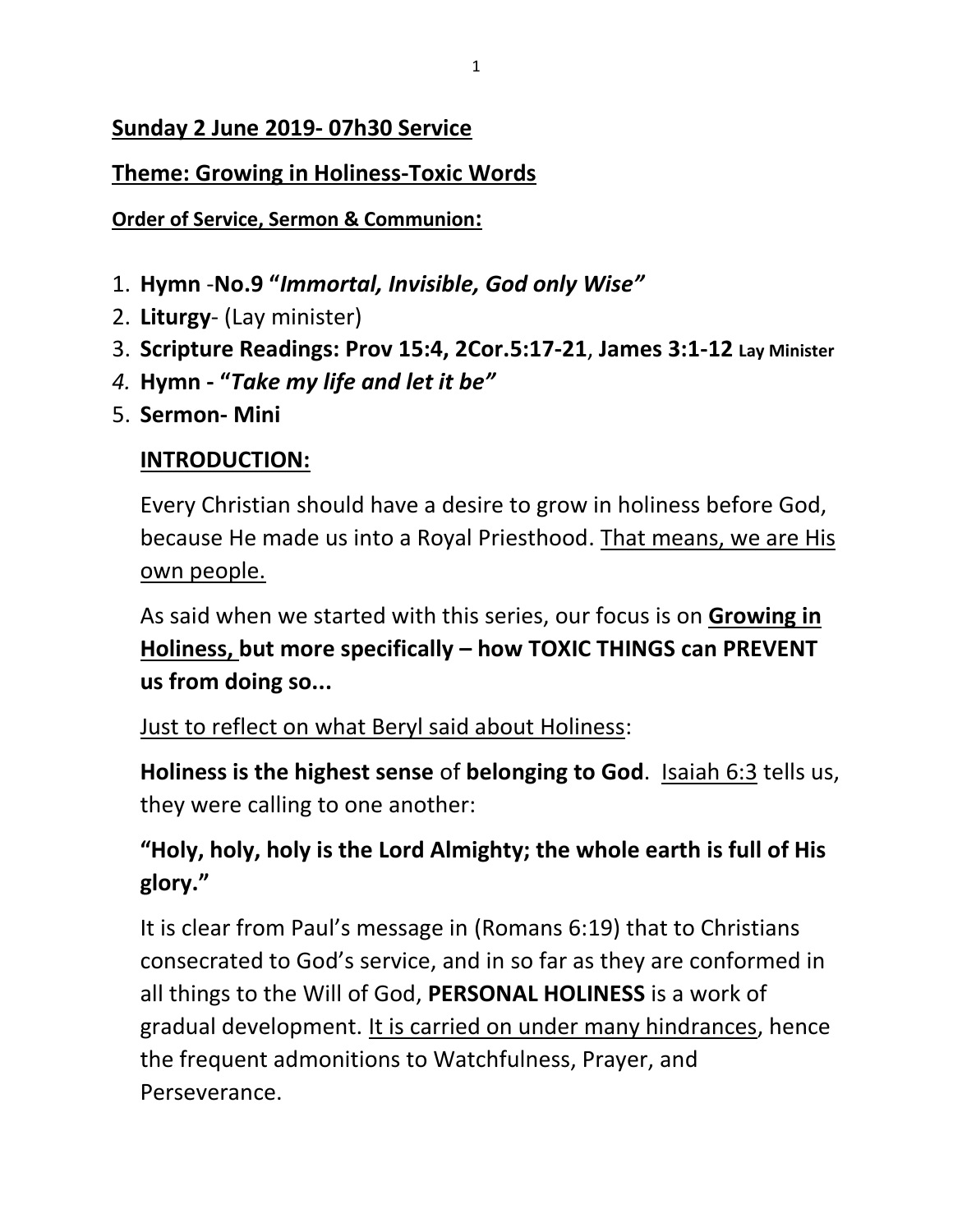During the past two weeks, Beryl and Ivor dealt with the topics of

TOXIC THOUGHTS and TOXIC RELATIONSHIPS.

Today I will be speaking on the **TOXIC WORDS** that can prevent us from growing in Holiness and want to encourage you to remember the meaning of TOXIC:

# **TOXIC is defined as anything containing poisonous material capable of causing serious sickness or even death.**

If there is anything today causing sickness of the soul, wouldn't you agree that it is hearing toxic words? Words can be like ointment poured out to **HEAL,** or they can be weapons that **DESTROY** because **WORDS have the same destructive power as guns, knives, grenades and poisoned darts**!

# **STICKS AND STONES**

There's this incredibly stupid and untrue statement you've probable all heard, **"Sticks and stones may break my bones, but Words can never hurt me!"**

# **NOT TRUE!**

**Sticks and stones may bruise your Body for a few days, but Words can bruise your soul for years!**

Physical bruising heals in time – very few of us can still recall their pain, but **the pain caused by TOXIC WORDS can bruise our souls for years or even decades**.

**The Apostle James reminds us that THE TONGUE IS POWERFUL! (James 3:5)** Words can heal us or Help us. **They can Destroy us or Transform our lives for the better.**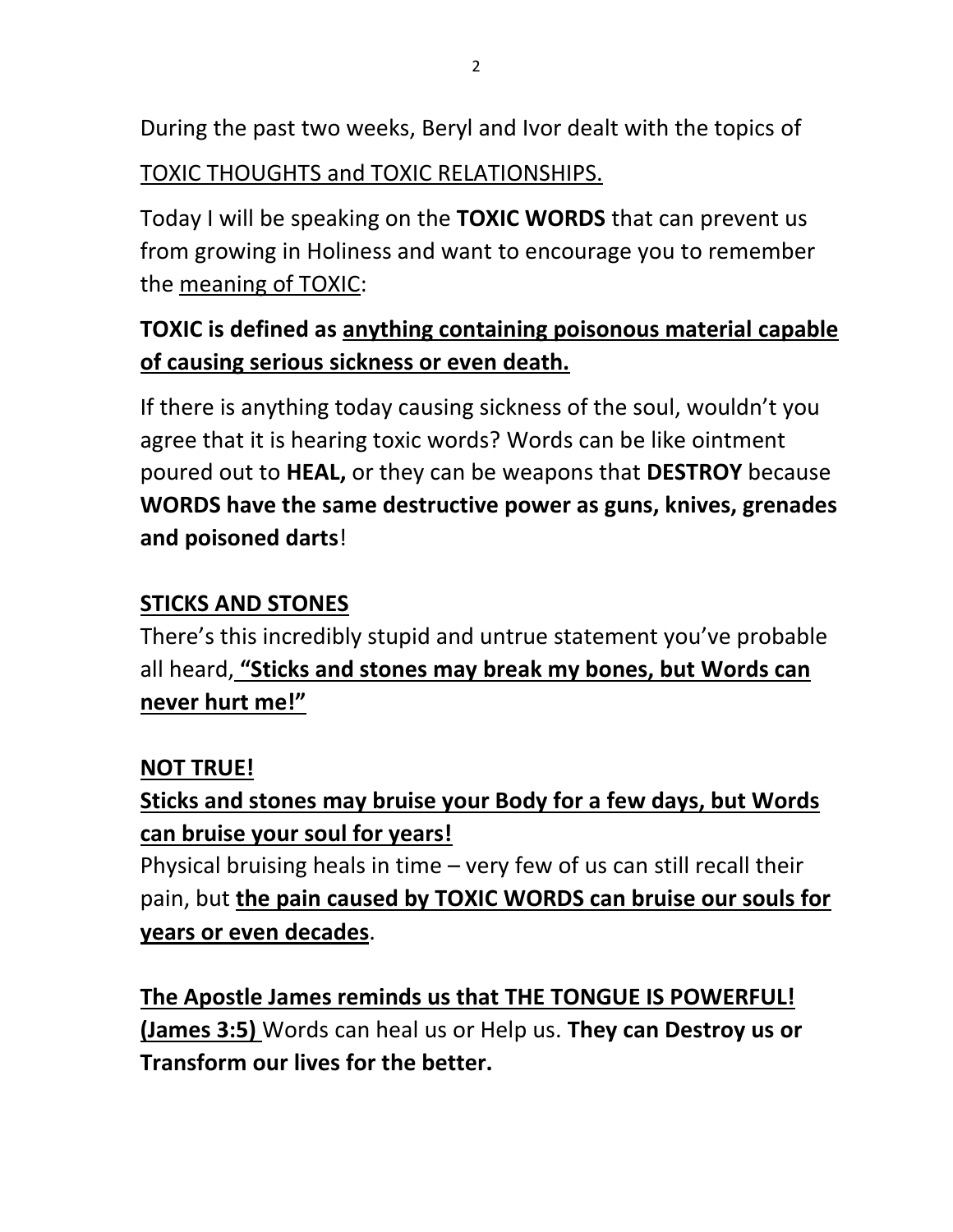# **Proverbs 18:12** *"The tongue has the power of life and death, and those who love it will eat its fruit."*

Nothing changed since Solomon wrote these words, in fact more than anything else, the things that are poisoning our hearts today, are **Toxic Words!**

# **IN GENESIS, WE SEE THE POWER OF OUR HEAVENLY FATHER'S LIFE-GIVING WORDS**

When God created the world – **He SPOKE it into being**!! God just said: **"Let there be!... And everything appeared.** And after God had spoken the world into being,

**He said it was Good…**

# MADE IN GOD'S IMAGE AND LIKENESS AS WE ARE, OUR WORDS HAVE THE SIMILAR POWER**.**

*Prov.15:4*

*"The tongue that brings healing, is a tree of life, but a deceitful tongue crushes the spirit!*

**Prov. 12:18**

**"Reckless words pierce like a sword, but the tongue of the wise brings healing."** 

Looking Back over our lives, there may be times when your heart has been pierced by someone's hurtful words, causing their poison to seep deep into your being…

It could have been something deadly, or relatively innocent; A casual remark, like

Why did you do **That** to your hair?!!

"Why aren't you married? I mean, **at Your Age**?"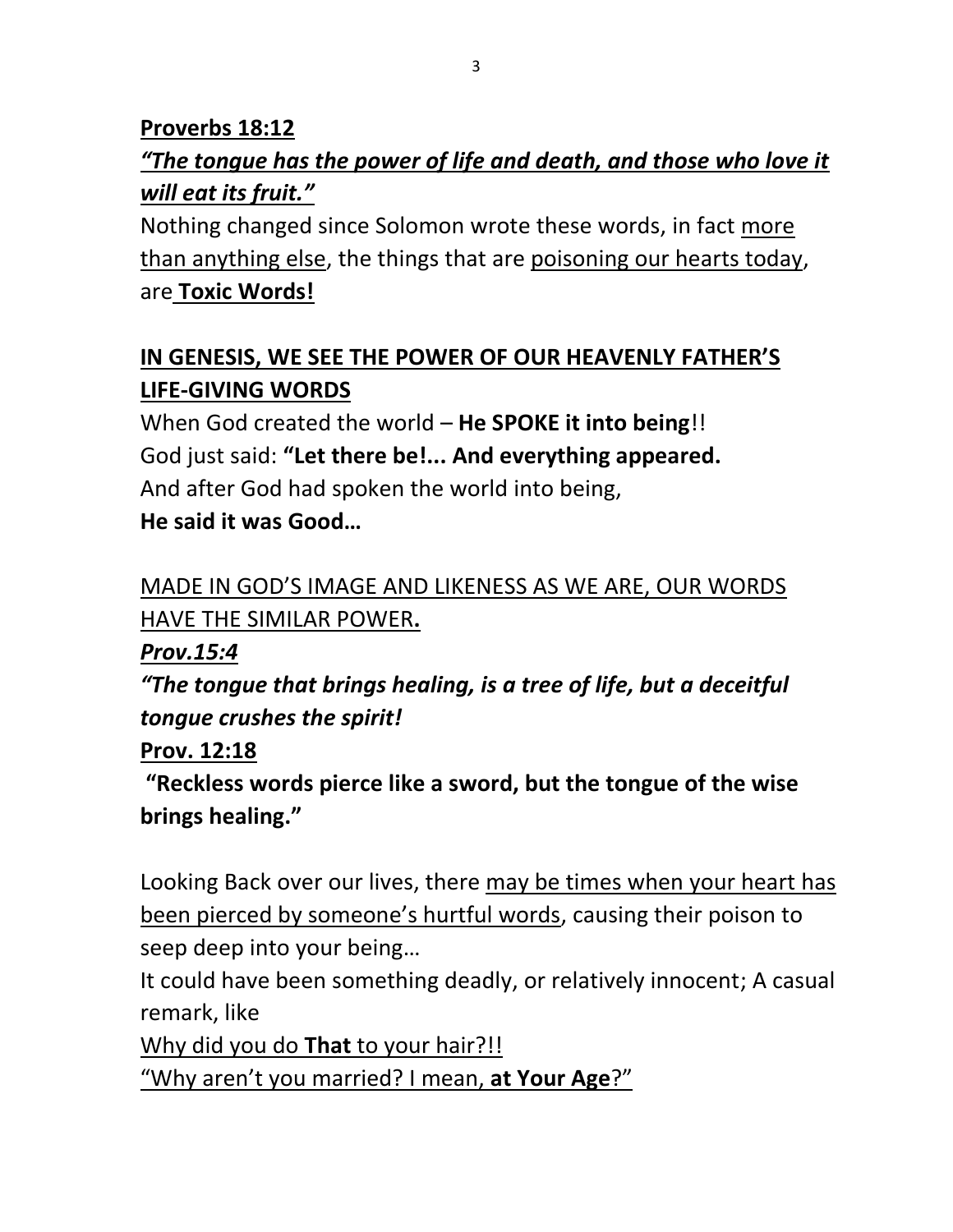### **Or cutting deep:**

"I found someone else, **I no longer love you**…" "**Why can't you be** more like your Brother / sister?"

### **Hurtful words that still Haunt you…**

Many of us can recall such and other Toxic Words that spread their poison spread through our lives, resulting in a **loss of Joy and** a **Crushed spirit!**

I know, because I have heard some of those words in my life, and it took a very long time and a lot of grace before they lost their venom. *Only Once I was able to forgive the speakers and to love them none the less, did I find healing myself…*

# **This experience taught me to GUARD MY HEART AGAINST TOXIC WORDS**

We should all Do whatever it takes to guard our hearts against Toxic Words:

- We cannot control what people say, but we can control what we believe.
- We can't control what anyone says about us, but we can control what we meditate on and allow in our hearts.

#### **There are many Toxic Words people may use against us Such as:**

**Criticism**

We **doubt whether you are** the right person for the job!

### **Jabbing:**

This is **not what we expected**. We're disappointed!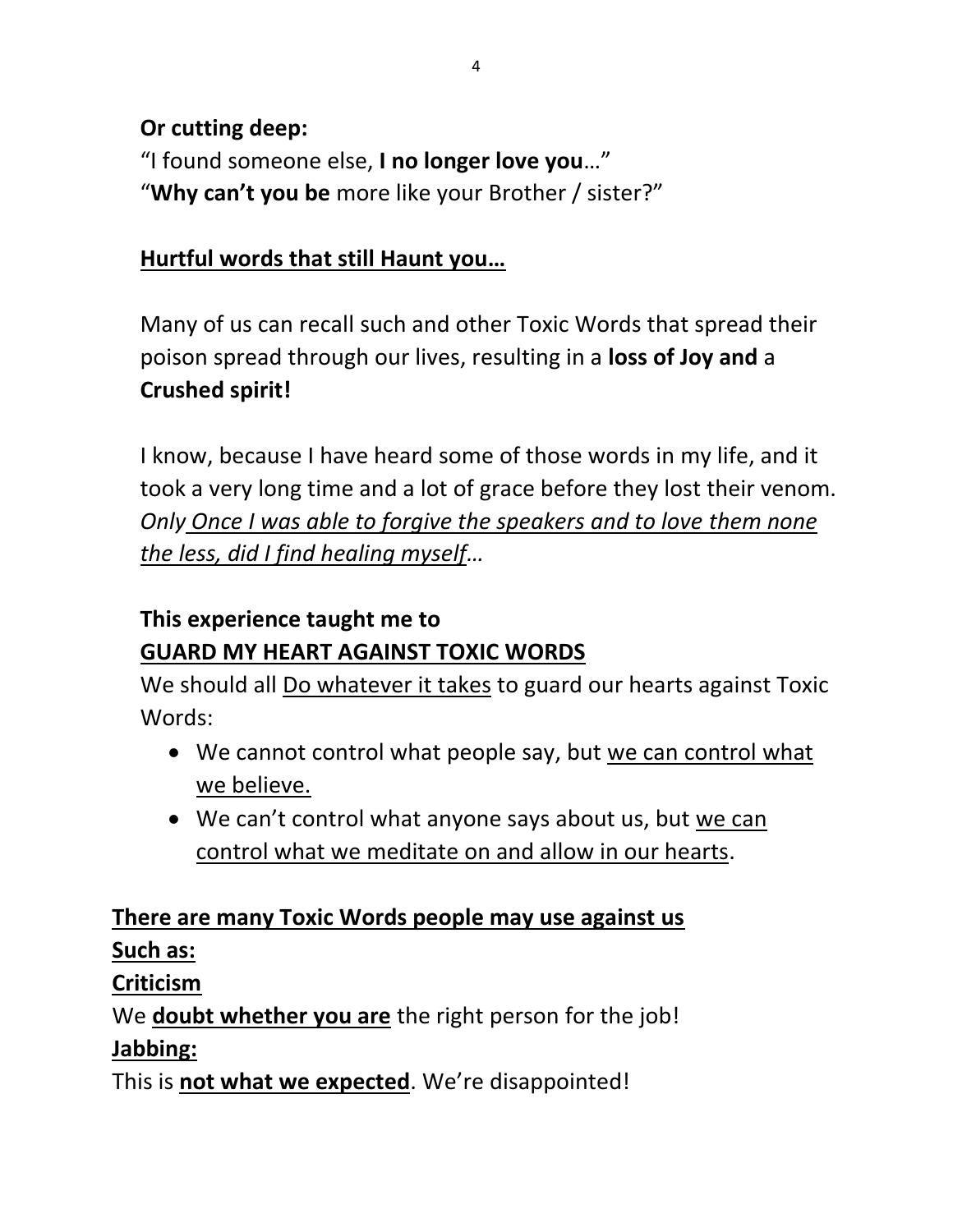### **Nay Saying** Someone like **you, will Never make i**t here! **Negative Feedback**

Your presentation lacked depth, insight and substance. It's clear **you do not know your subject matter**…

IF SOMETHING LIKE THIS SHOULD HAPPEN TO YOU **REMEMBER:** YOU are **NOT** who others say you are**. YOU are who God says you are!** 

**God created us in His image – to have the same attributes as He has.**

### STOP AND ASK YOURSELF,

**"**What does **God say about me?"**

**"**Who does **He say I Am?** 

This is what matters **– What God thinks about me!!**

Let's look at **examples from God's Holy Word**

### **God says:**

*You are fearfully and wonderfully made!*

# *Ps 139:14*

*"I know the number of hairs on your head… Before a word is on your tongue, I Know it!"* 

### *Matthew 10:30.31*

*God so loved the world, He gave His Only SON, that WHOEVER believes in Him, shall not perish, but have eternal life!" (All of us)*

# *John 3:16*

*"While you were still a sinner, Christ died for you. While you were hostile towards me, you were reconciled to me by the death of my Son!"*

### *Romans 8:5*

*"I created you in my own image" Genesis 1:27*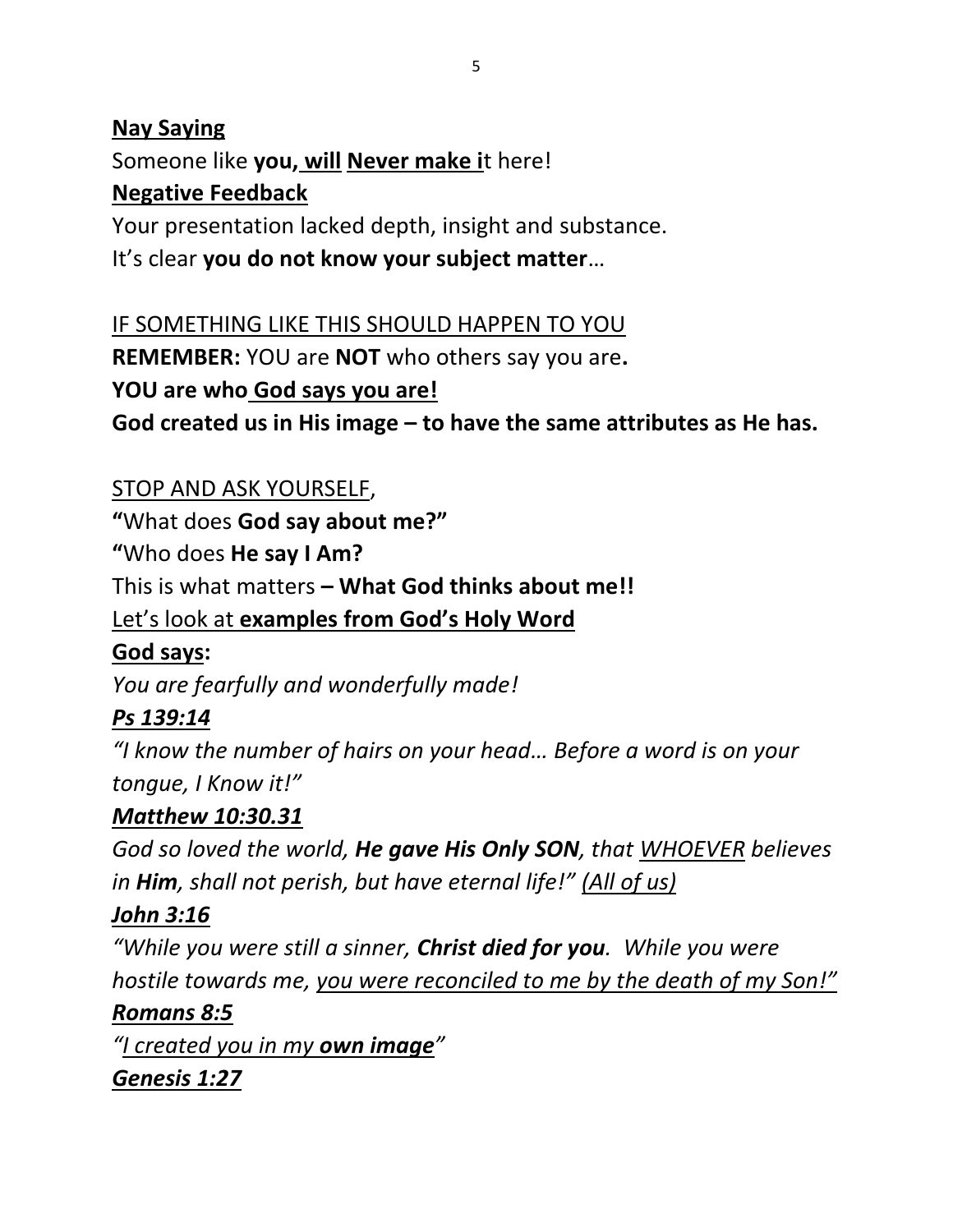#### **DON'T LISTEN TO TOXIC WORDS**

As said - You cannot control what others say, but you can control what you believe and how you react.

Don't allow Toxic Words to seep into your heart and change who you are! When feedback on what you do or give is negative, ask yourself: **TRUTH or TRASH?**

Like Dave always says: **"***Eat the meat and Spit out the bones!"*

Decide what you will allow to influence your thoughts and behavior: Internalize God's truth **– Reject Toxic Words of Trash!** Allow yourself to undergo a **Spiritual MRI** holding on to *Eph.2:10* Say to yourself**:** *"I am God's handiwork, created in Christ Jesus to do good works, which God prepared in advance" This is the Truth which will set you free!!*

# **IF GOD HAS SET YOU FREE – YOU ARE FRE INDEED!!**

### *2 Corinthians 5:17*

*If anyone is in Christ, he is a new creation; old things have passed away; behold, all things have become new."*

Speak Freedom over YOURSELF, your FAMILY, SA and SITUATIONS. Whatever it takes – Guard your Hearts against toxic words of others. If you must curse, then curse, BUT When you give praise to God, Praise Him! You can't do both – **that's a NO – NO! Just listen what the brother of our Lord tells us:**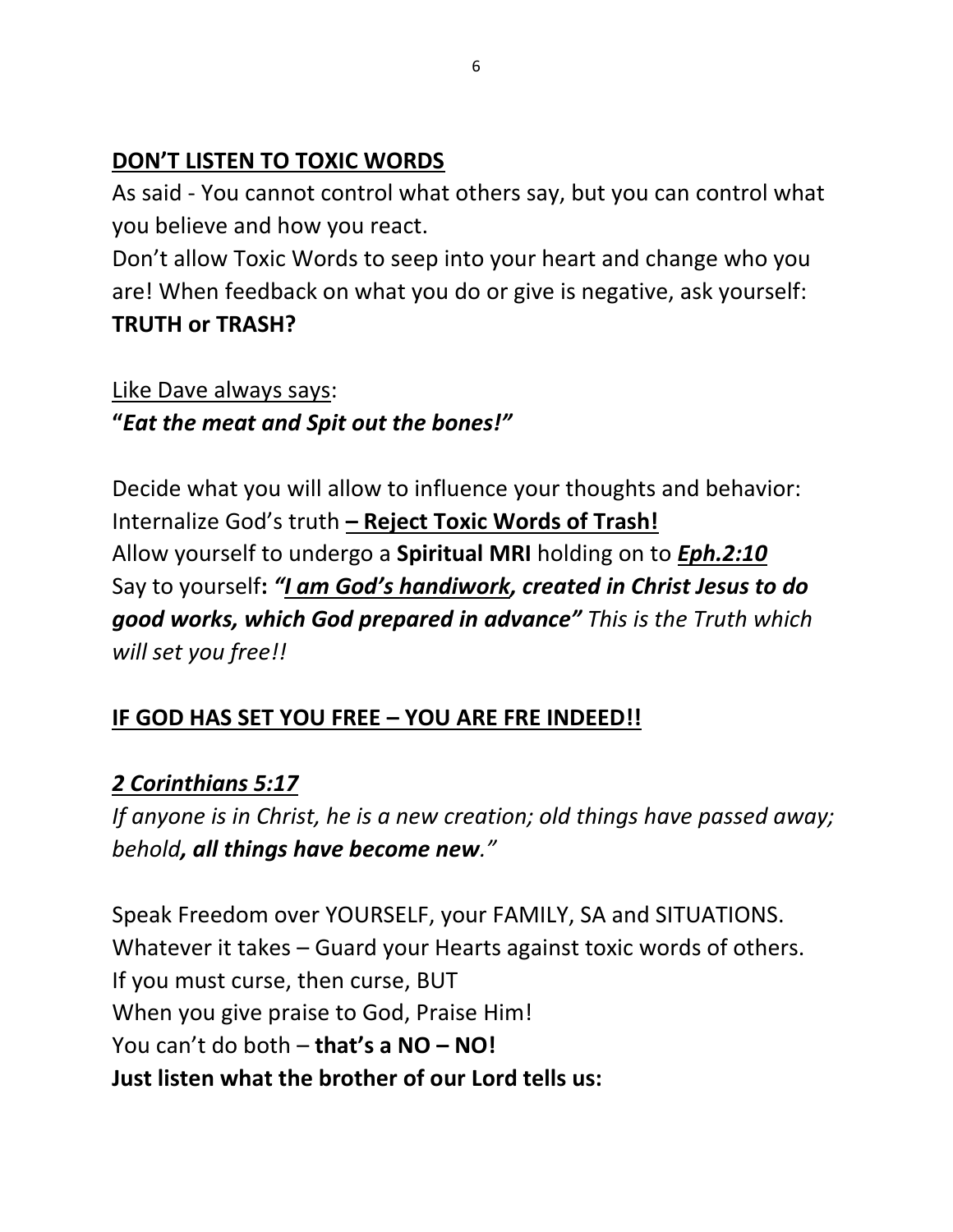# **JAMES 3: 9 – 11** (NIV)

**<sup>9</sup>** With the tongue we praise our Lord and Father, and with it we curse human beings, who have been made in God's likeness. **<sup>10</sup>**Out of the same mouth come praise and cursing. My brothers and sisters, this should not be. **<sup>11</sup>** Can both fresh water and saltwater flow from the same spring?"

# **CONCLUSION:**

As we leave this church today – decide what words you will utter this week… **Will your words KILL or HEAL**?

I recommend that we all go and **SPEAK LIFE**!! (**Prov. 15:4)** 

### **Let us Pray:**

*Dear God,*

*Thank you for the Power of your Word and your Presence over our lives. Thank you that no weapon formed against us will prosper, for greater are You who are in us, than they who are in the world.* 

*In Jesus Name we pray that you will remove from each heart and soul, the memories of every abusive word and cruel attack hidden in their past and that You will give us wisdom, not only to guard ourselves against the influence of Toxic Thoughts, Toxic Relationships and Toxic Words, but to live lives doing that which is pleasing to You!*

*We praise You that nothing is impossible with you. You are loving and gracious, full of mercy and might, and You are our Healer and Strong Tower, our Refuge and our Strength. Our only God and Father!*

*Thank you that in our weakness, you make us strong and draw us closer to You.* **AMEN.**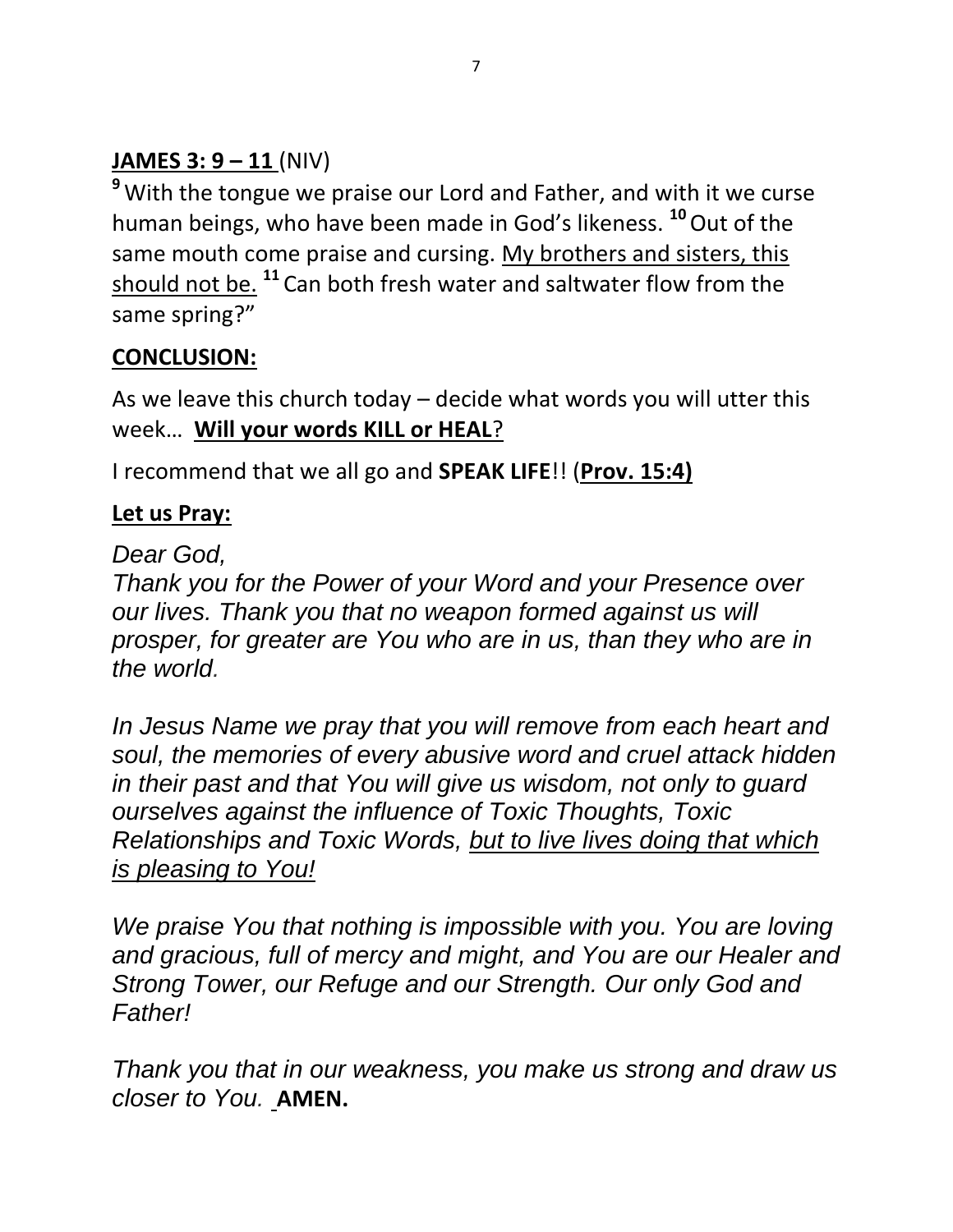- 6. **Offertory Hymn-No.615- "Let us break bread"**
- 7. **Offertory Prayer & doxology** (Praise God from whom all blessings flow)

Lord, we give with joy into your Kingdom today Trusting that You may bless our offering. Come O Lord and work through these gifts Extend Your love through us we pray! **Amen**.

#### **8. Eucharist- Pg.25-29 (no.18-28)**

18. The Lord be with you  **And also with you**

> Lift up your Hearts **We lift them to the Lord**

Let us give thanks to the Lord our God **It is right to give Him thanks and praise**

Blessed are You, Lord God, our light and salvation; To You be glory and praise forever!

From the beginning You have created all things And all Your works echo the silent music of Your praise. You make us in Your image to reflect Your Glory.

You give us breath and speech that with all the powers of heaven We may find a voice to sing Your praise.

**Holy, holy, holy Lord - God of power and might Heaven and earth are full of Your Glory. Hosanna in the highest.**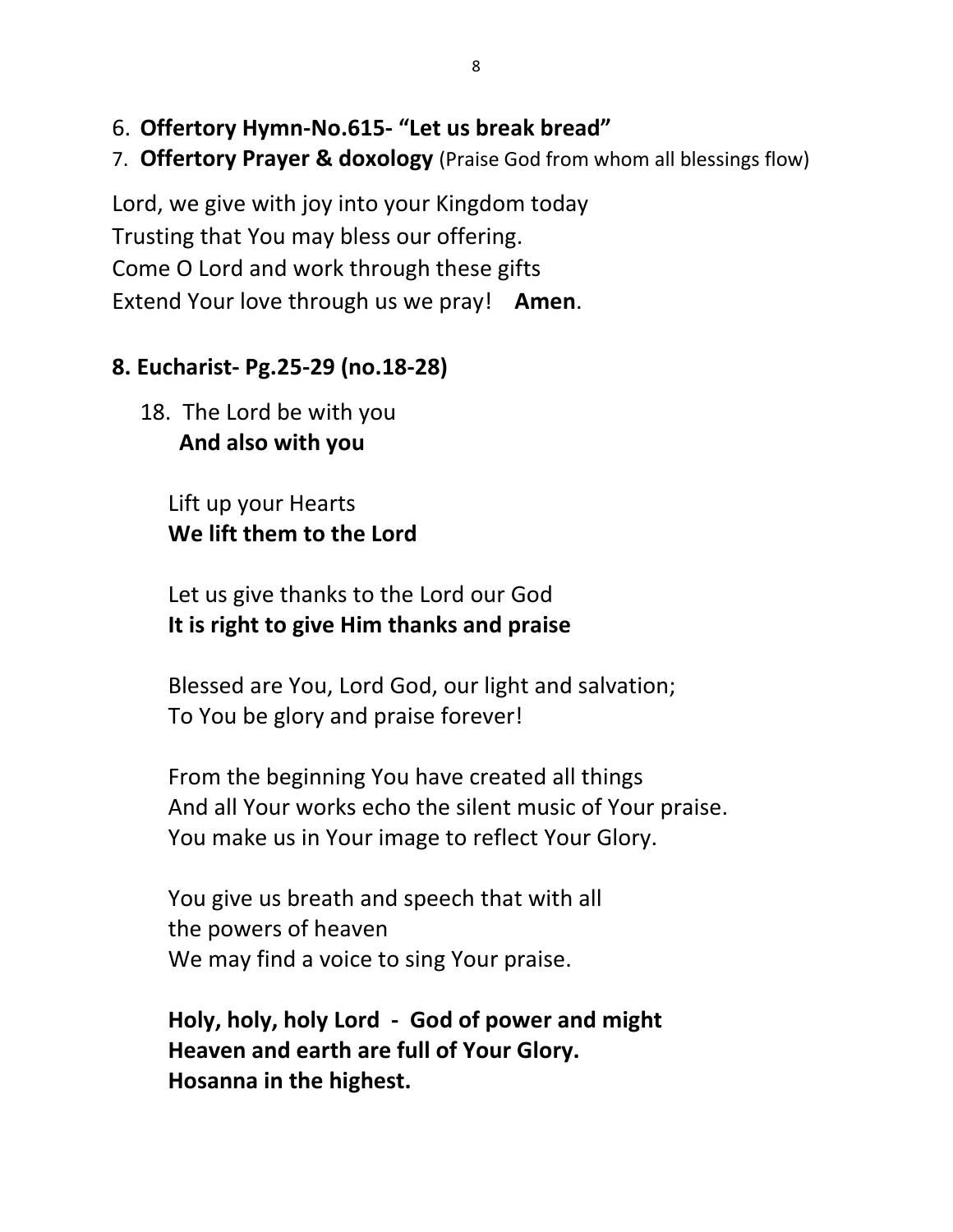#### **Blessed is He who comes in the name of the Lord Hosanna in the highest**

How wonderful the work of Your hands, O Lord! As a mother tenderly gathers her children You embraced a people as Your own.

You delivered them from slavery and brought them to the Promised Land. From them You raised up Jesus, our Savior – the living Bread In whom all hungers are satisfied. By His victory over the grave He bursts the gates of death forever.

In the upper room with His friends On the night before He died Jesus took bread and gave You thanks. He broke it and gave it to them, saying: *"Take, eat. This is my body broken for you."*

At the end of supper taking the cup of wine He gave You thanks, and said:

*"Take this, all of you; This is my blood of the New covenant shed for you and for many for the forgiveness of sins. Do this in remembrance of Me***."**

Great is the mystery of faith:

**Christ has died Christ is risen Christ will come again.**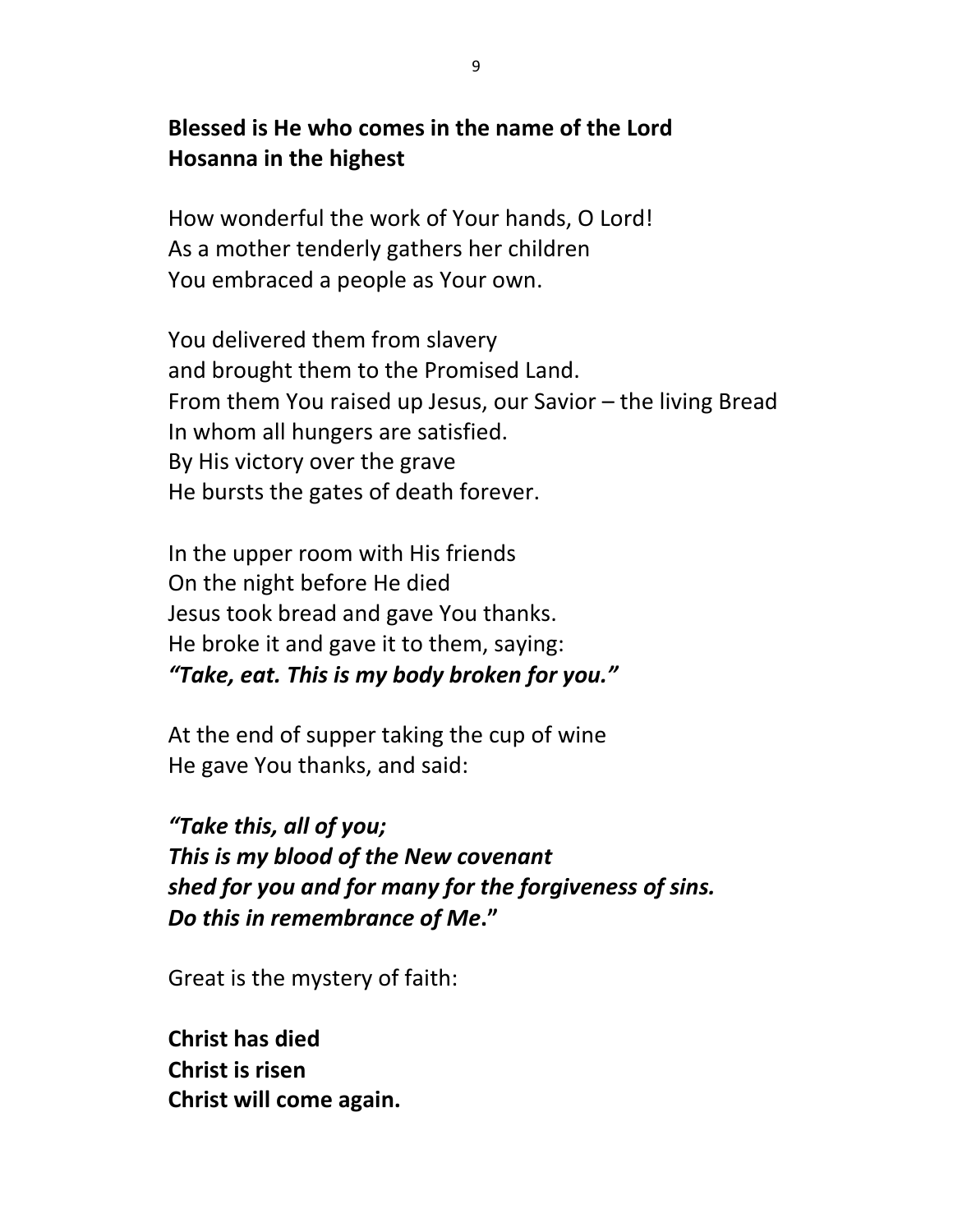Father, we plead with confidence His sacrifice made once for all upon the cross; We remember His dying and His rising to glory, And we rejoice that He prays for us at Your right hand. Pour out your Holy Spirit as we bring before You These gifts from Your own creation That they may be to us the body and blood of your dear Son.

Shine through the darkness of our doubt and sorrow That the light of His risen presence may brighten the path before us.

By Him, with Him, and in Him With all who stand before You in earth and heaven We worship You, Father almighty In songs of everlasting praise:

**Blessing and honour and glory and power, be Yours forever and ever. AMEN**

19. As our Saviour taught us, we are bold to pray:

**Our Father in heaven, hallowed be Your Name Your Kingdom come, Your will be done on earth as in heaven. Give us today our daily bread. Forgive us our sins as we forgive those who sin against us. Save us from the time of trial**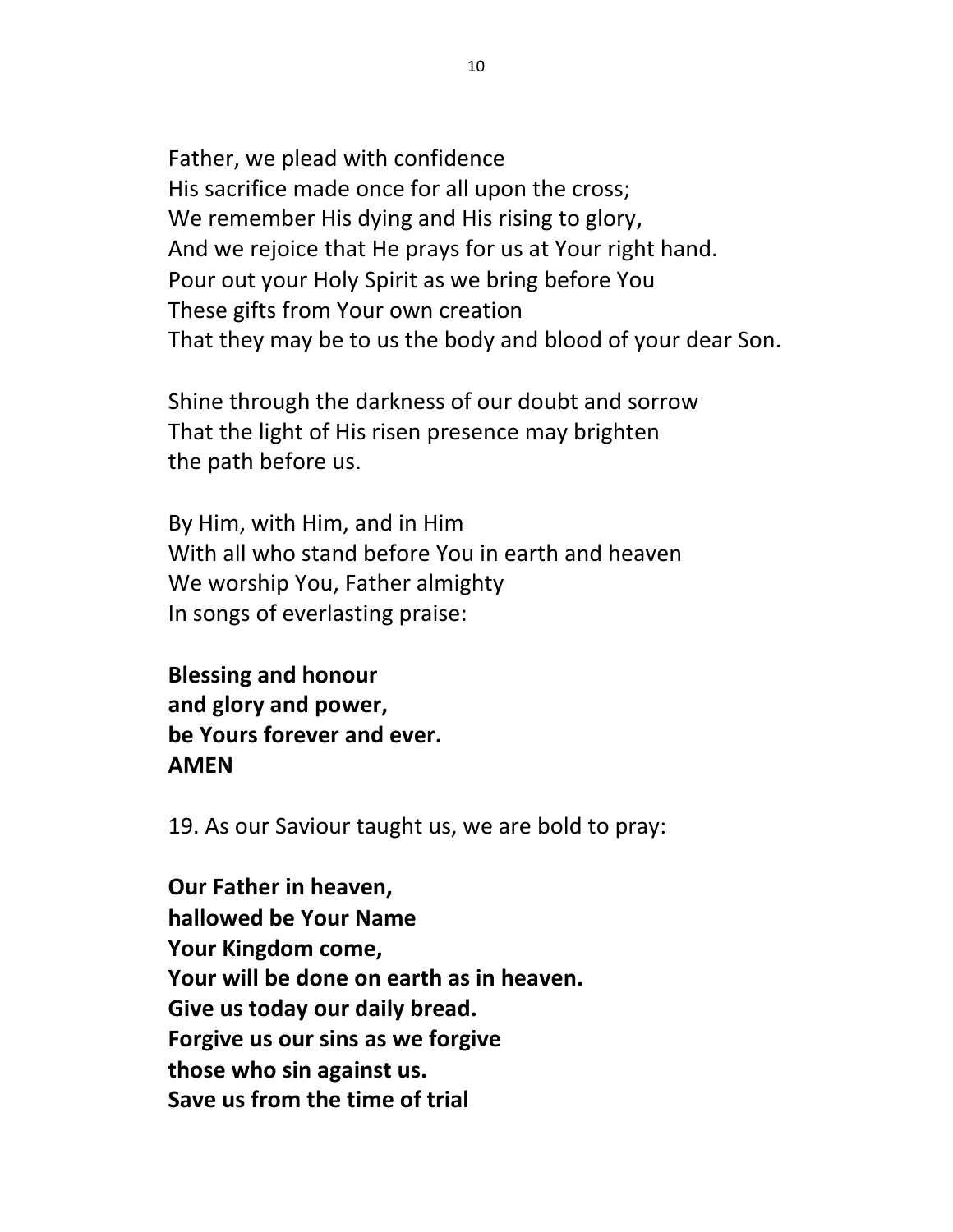**and deliver us from evil. For the Kingdom, the Power and the Glory are Yours, now and forever. AMEN**

#### THE BREAKING OF THE BREAD

20. Lord, we died with You on the cross **Now we are raised to new life**

We were buried in Your tomb **Now we share in Your resurrection Live in us, that we may live in You**

21. **Lamb of God, You take away the sin of the world: have mercy on us. Lamb of God, You take away the sin of the world: have mercy on us Lamb of God, You take away the sin of the world: grant us peace.**

#### THE COMMUNION

**22. We do not presume to come to this Your Table, merciful Lord Trusting in our own righteousness, but in Your manifold and great mercies.**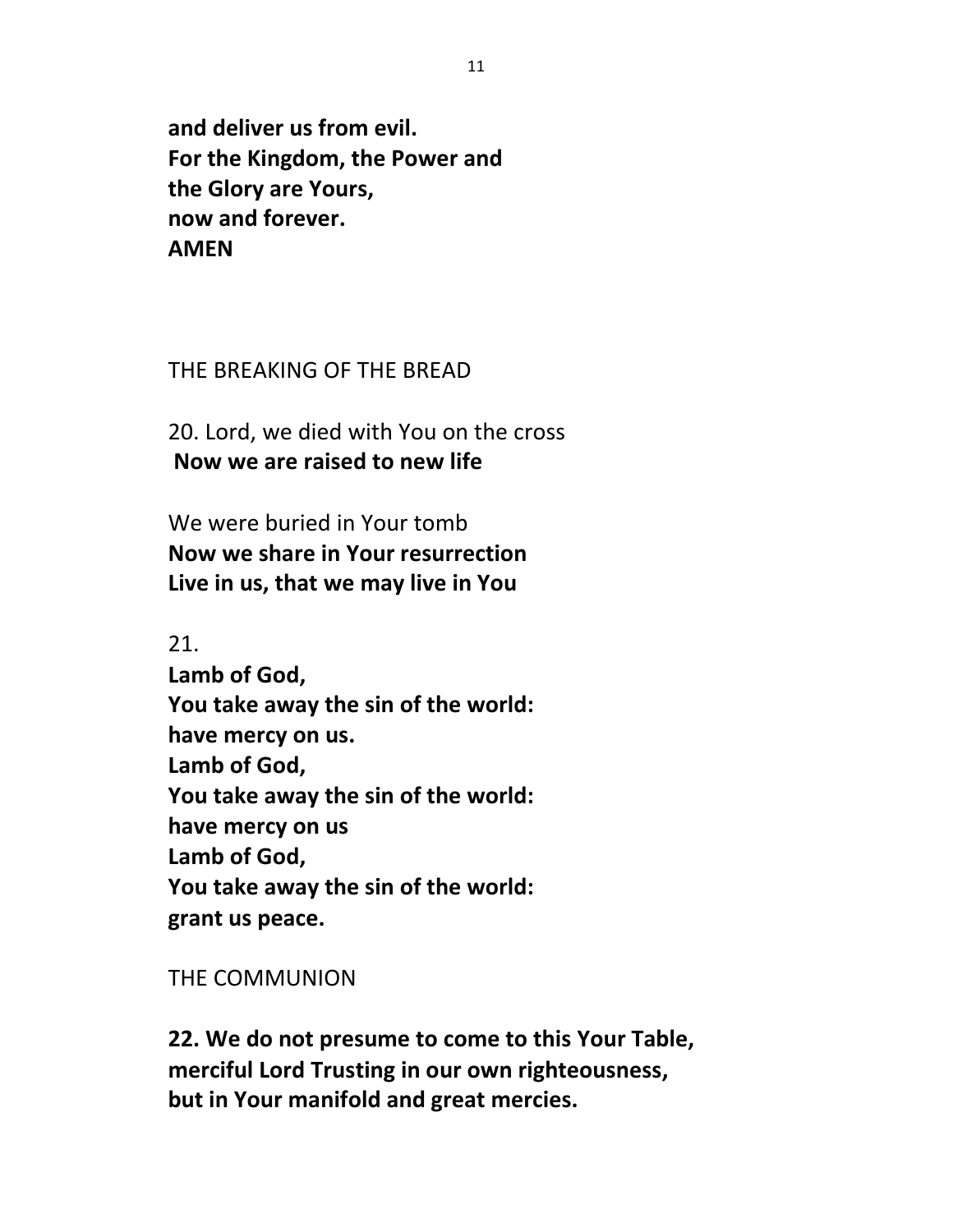**We are not worthy so much as to gather up the crumbs from Your Table But You are the same Lord whose nature is always to have mercy.**

**Grant us, therefore, gracious Lord So to eat the flesh of Your dear Son, Jesus Christ And to drink His blood That we may ever more dwell in Him and He in us.**

#### *23. The presiding Minister invites the people to share in communion*

The gifts of God, for the people of God. **Thanks be to Go, AMEN**

*"Servers please come forward:" Congregation please join us at the Table of the Lord… Everyone who believes in the Lord our God, the sacrificial death of His Son Jesus Christ, and the indwelling of the Holy Spirit is welcome at His table.* 24**.** *The bread and wine are distributed with these or other words:*

The Body of Christ broken for you **Amen**

The blood of Christ shed for you. **Amen**

25. Give thanks to the Lord, for He is gracious **His mercy endures forever**

**Giver of all good things**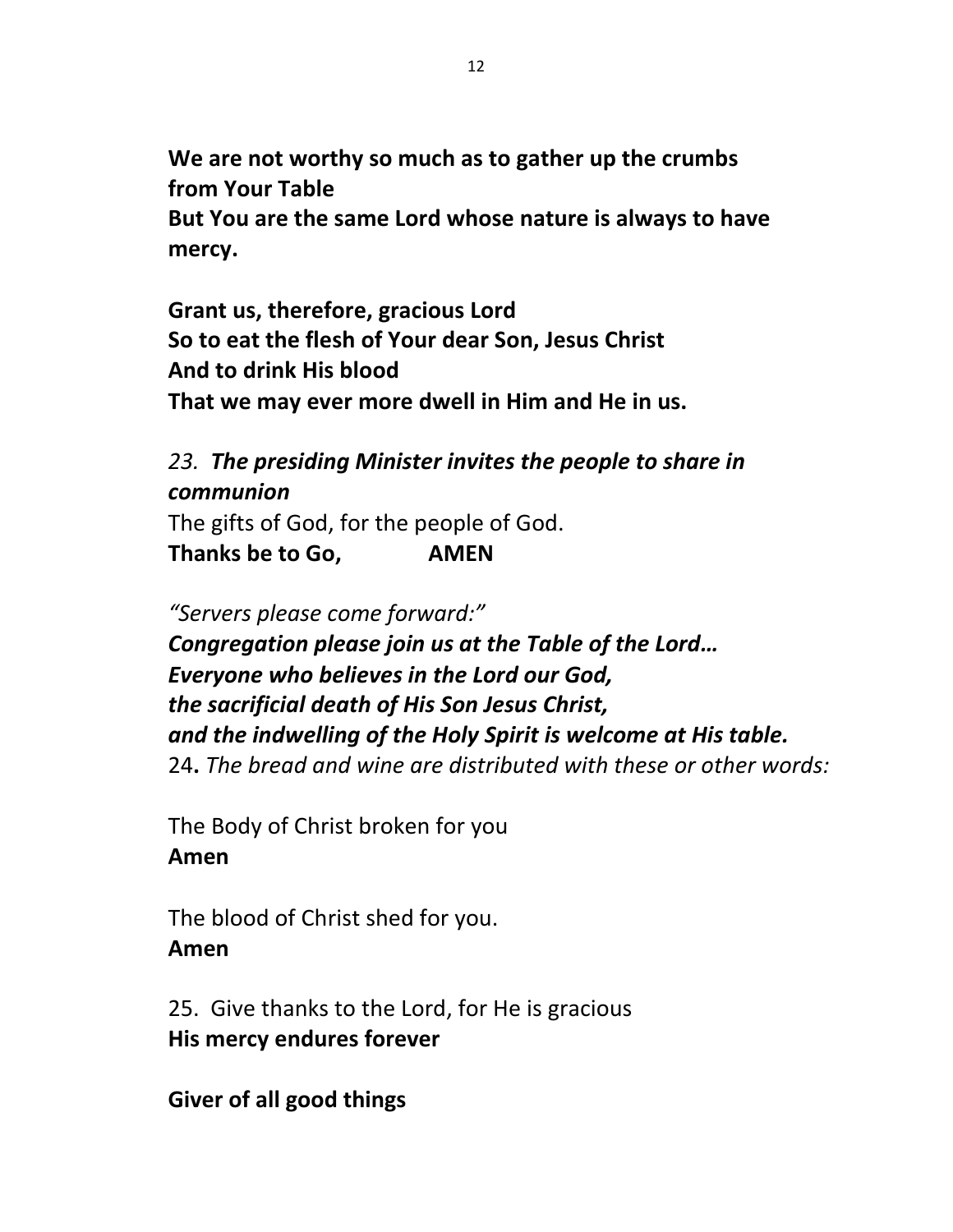**We are nourished with Your sacrament of new life Fill us with the Spirit of Love, and invite us in faith That we may be witnesses to the resurrection And empowered to serve You to Your glory In the name of Jesus, Christ the risen Lord. AMEN.**

#### 8. **Notices- Mini**

9. **Closing Hymn- 381 - "Forth in the Name"** (tune 710 is an option) 10 **Dismissal- pg.29 (no.27-28)-Mini**

**27**.The God of Peace, who brought again from the dead our Lord Jesus, that great Shepherd of the sheep, through the blood of the eternal covenant make you perfect in every good work, to do His will working in you that which is well-pleasing in His sight; and may the blessing of God Almighty, The Father, the Son, and the Holy Spirit Be among you and remain with you always. **Amen**

Go forth into the world, rejoicing in the Power of the Spirit, Alleluia. Thanks be to God. **Alleluia**

### **Benediction**- **Dea. MS**

The Lord bless you and keep you; the Lord make his face shine on you and be gracious to you; the Lord turn his face toward you and give you peace." **(Numbers 6:24-26)**

### **Benediction Hymn: Now onto us….**